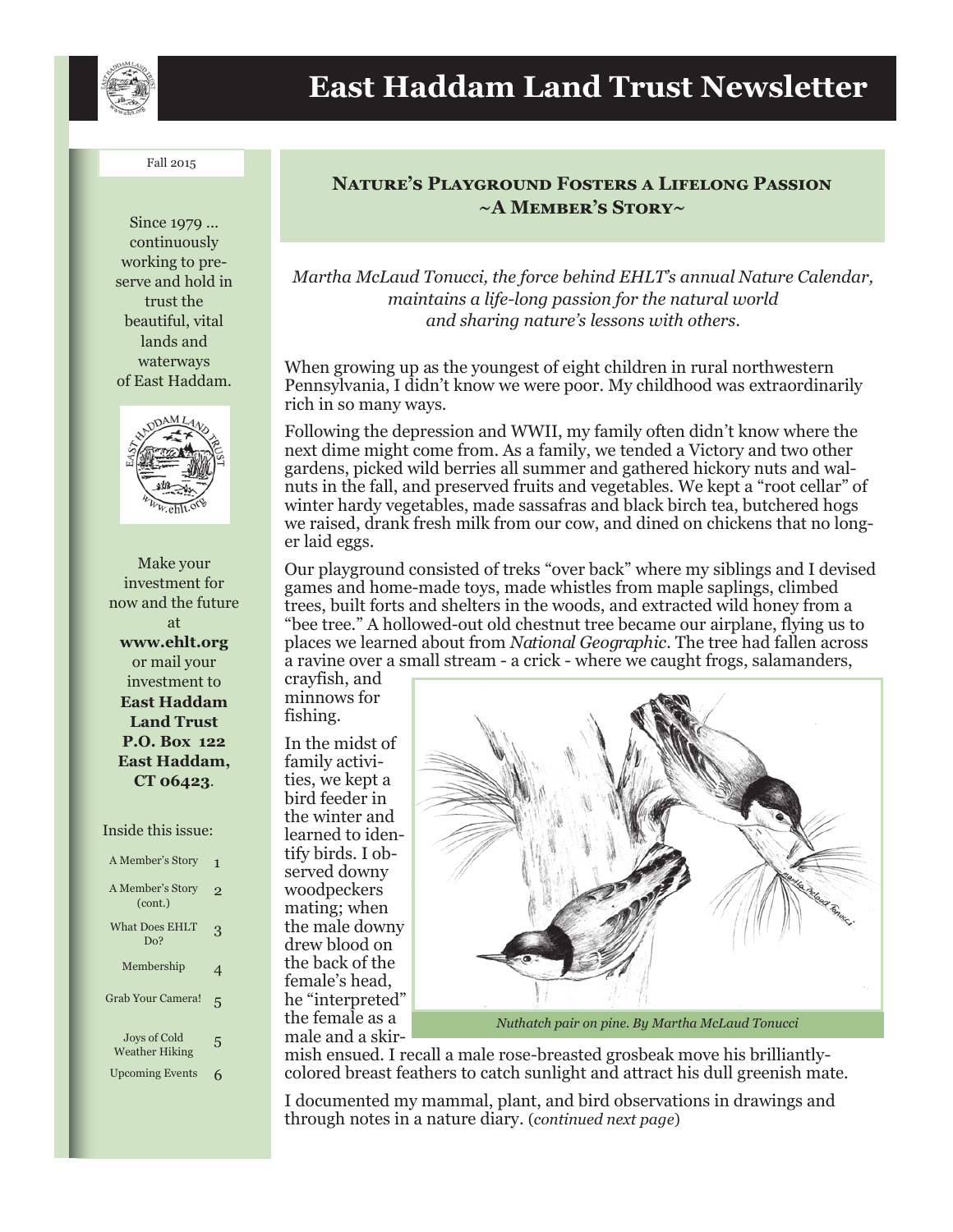

**1800 pieces of original artwork,** mostly drawn **RV** EAST HADDAM students, published in EHLT **NATURE CALENDARS** TO DATE

**53,000 EHLT Nature Calendars distributed Since 2006**

2006-2009 4000 copies per year

2010-2014 5000 copies per year

2015-2016 6000 copies Per year

East Haddam Land Trust Newsletter Page 2

#### **Member**'**s Story continued ...**

Fast forward to adulthood. At Thames Science Center, New London, I illustrated and contributed to a monthly publication, *Nature's Notebook,*  and later became its editor. At the Denison Pequotsepos Nature Center I initiated a self-sustaining monthly nature calendar and edited its quarterly *Pequot Trails* science magazine. Living in Preston then, I was also a Director to the new Mashantucket Land Trust, now Avalonia Land Trust.

These exposures introduced me to Connecticut College botany professors Dick Goodwin and Bill Niering, conservationists who both were my mentors. Niering later became my graduate school major professor at Connecticut College.

In 1974 after making East Haddam home, I worked with other founders to form East Haddam Land Trust. At incorporation in 1979, EHLT had little or no money, and no land; only founders with a lot of hope and optimism.

### *We founders passionately realized the importance of preserving open spaces to maintain East Haddam's bucolic wild areas and preserve its heritage for generations to come.*

The subsequent two decades were filled with volunteer activities with EHLT, the Connecticut Botanical Society and the New England Wildflower Society; graduate school; raising two children; and teaching biology and earth science in Hebron.

After retiring from teaching in 2002, I envisioned the EHLT Nature Calendar. The original version was literally a cut-and-paste, photo-offset publication using many of my old illustrations, my daughter's illustrations, bits of clip art, and nature notes from my childhood diary. When material became scarce I started the EHLT-sponsored nature art contest to feature East Haddam student and adult artwork in the calendar.

Complex software has since replaced the old cut-and-paste process. The



calendar now fills 40 pages with over 250 original illustrations, nature notes, and information about the Land Trust and the importance of protecting open space.

East Haddam Land Trust is an exceptional organization whose work by many volunteers will live forever as a model for towns in other

places. I am proud to have been a small part of that journey.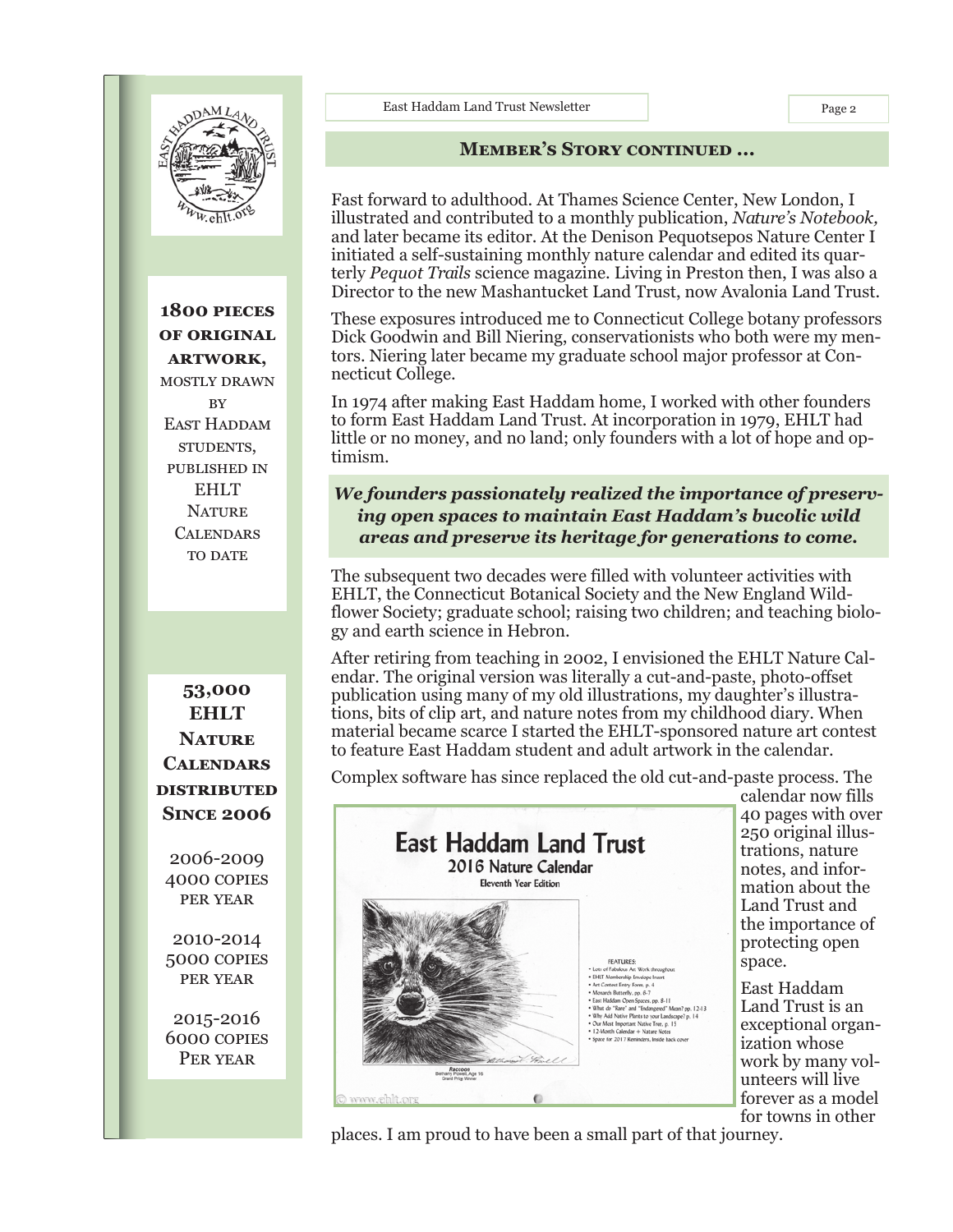Fall 2015 Page 3

### WHAT DOES EAST HADDAM LAND TRUST DO?



**Hammond Mill Preserve—EHLT'**s first parcel

#### **PROTECTS 450 acres of land (32 acres added so far in 2015)**

#### **9 parcels have public use trails**

**5 parcels have public access without trails**

**Maintains 6 miles of trails**

**500+ volunteer hours used in 2015 to maintain EHLT preserves** 



Sheepskin Hollow Preserve trails

*East Haddam Land Trust is your local, all-volunteer, non-profit, tax-exempt organization that conserves irreplaceable land and waterways for the enjoyment of current and future generations of humans and wildlife.*

#### **Plus - so far in 2015 - East Haddam Land Trust:**

Held 10 hikes, paddles, and public events engaging as many as 600 individuals.

Supported a new multi-town trail; blazing trails, raising and donating funds, and volunteering hours to build a new footbridge.

Raised \$2400 in a silent auction to support the Anita Ballek/EHLT Scholarship Fund.

Worked diligently supporting East Haddam's open space purchases.

Purchased and began installing new signs at EHLT preserves.

Worked with East Haddam Conservation Commission on new town trail maps.

Planned and trained with local and statewide land conservation groups.



Our Musical Bridges concert mobilized 31 musicians to help EHLT raise \$3500 towards a new footbridge.

Obtained a \$49,500 State grant to add 12.5 acres near EHLT's new Golet Farm Preserve.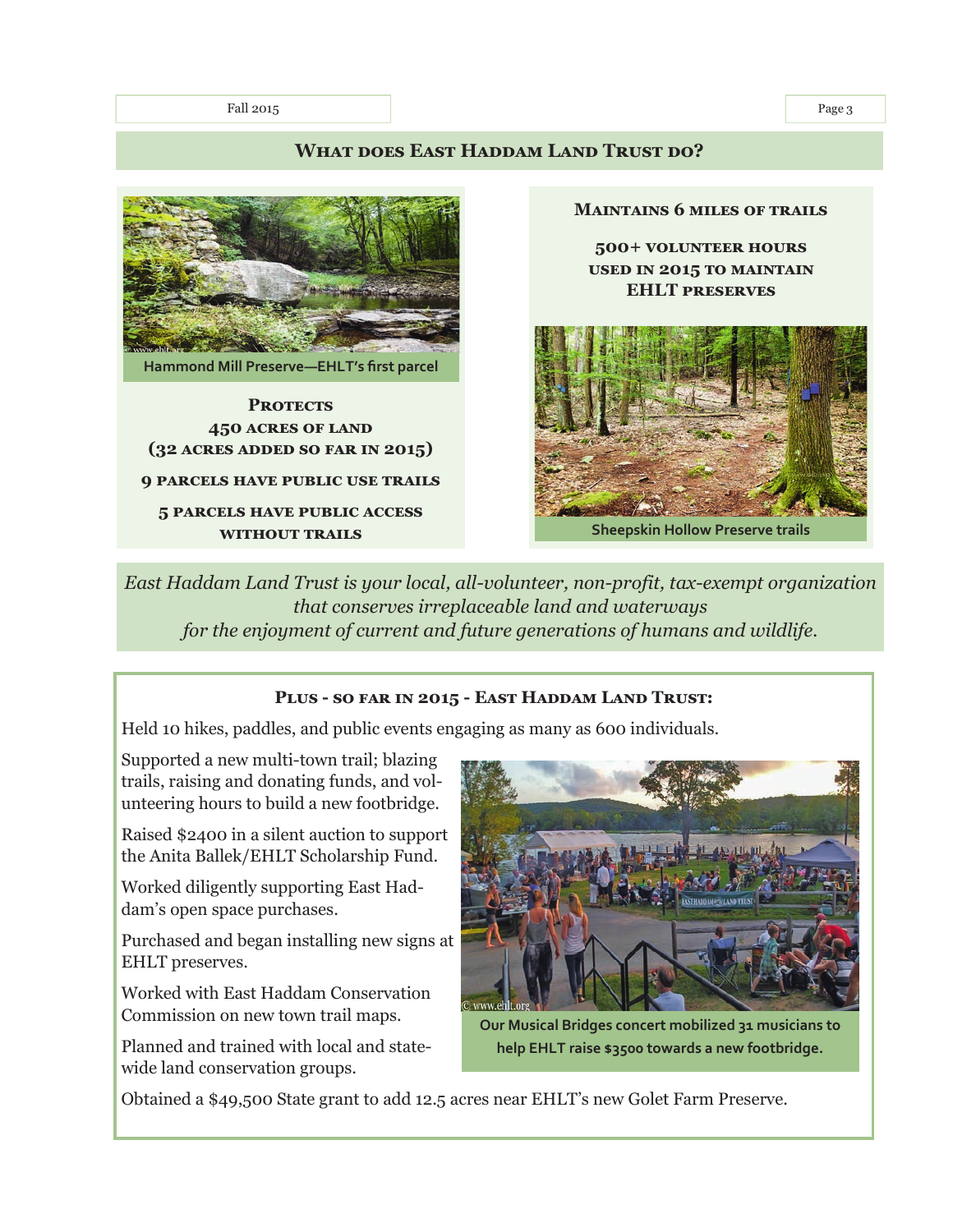

# **Membership Levels** Guardian \$500 Sustaining \$250 Contributing \$100 Family \$50 Basic \$20 **Other**  $\mathbf{\hat{s}}$

## **MATCHING Donations**:

Does your employer match employee donations to nonprofits?

**Consider East Haddam Land Trust as your match.**

Ask your employer for matching donation forms.

## MEMBERSHIP ~ **the lifeblood of East Haddam Land Trust**

This marks the beginning of East Haddam Land Trust's 2015-2016 membership campaign. Please don't roll your eyes or toss this note into the recycle bin … membership campaigns work.

At the start of October 2014 EHLT membership stood at 267. Exactly one year later our membership grew to 323 … a 21% increase. For this *we thank you!*

Your investment enables EHLT to build and maintain many trails such as those at Sheepskin Hollow, our most visited and hiked preserve.



**Goldenrod by the Sheepskin Hollow Preserve footbridge.** 

Your investment puts EHLT in position to protect key parcels—Hidden Valley Farm Preserve along the Moodus River, Hammond Mill and Ayers Preserves along the Eightmile River, and EHLT's new Golet Farm Preserve along Great Hillwood Road. Such parcels sustain our town's rural character, help protect key waterways, and build greenway corridors so vital to the diversity and health of our environment.

## **When you invest in East Haddam Land Trust you can actually put your feet on land or in waters you helped preserve and protect.**

Your EHLT membership gives you stock in our town and region.

*Please use the enclosed envelope to mail your investment. THANK YOU!*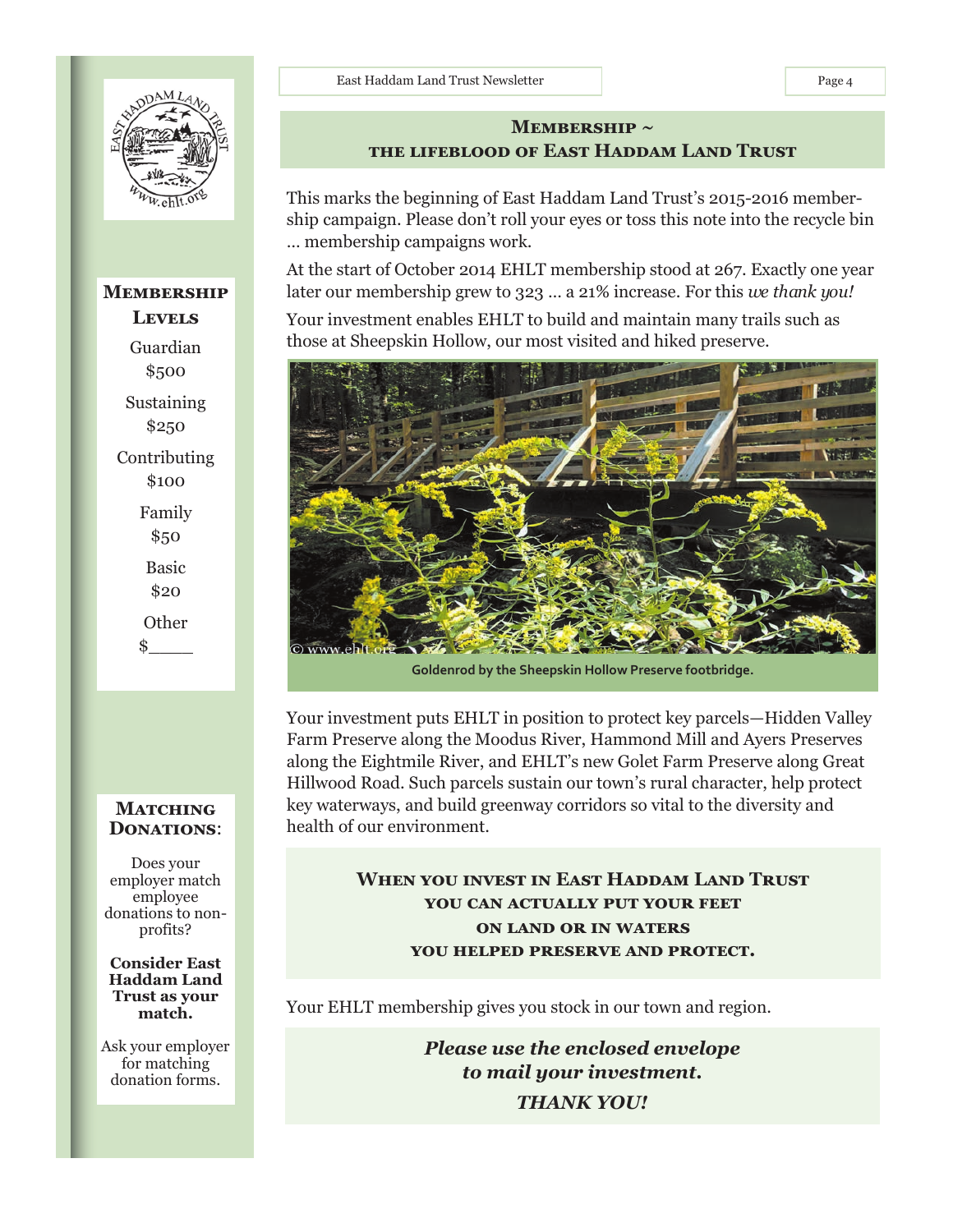## **Grab your Camera!**

#### *Amateur photographers take note … gather your shots of our region's beauty.*

Youth and adult photographers are invited to celebrate the 10th anniversary of the Land Trusts Photo Contest. Submit photos that capture the beauty and treasures of the towns of Lyme, Old Lyme, Essex, Salem, and East Haddam. Land Trusts of these towns sponsor the contest.

Youth —14 years or younger at the time the photo was shot—may submit photos depicting landscapes, waterscapes, plants, wildlife, or cultural and historic scenes from one of the five towns.

Adults—15 years and older—may submit photos in the categories Landscape/Waterscape, Plants, Wildlife, and/or Cultural/Historic.

## *Submission Deadline is January 31, 2016*

Winning photos are selected by a panel of judges. Cash prizes are awarded to winners in each subject category, in the Youth category, and for one photograph chosen as best promoting biodiversity and the environment.

All photos will be displayed at a spring 2016 reception, where cash prizes will be awarded.

Visit http://www.lymelandtrust.org/news/photo-contest for contest rules and entry forms.

## **Joys of Cold Weather Hiking**

*EHLT vice president Pete Govert loves cold weather hikes. Here's why …*

The crisp, fresh air fills your nostrils and your lungs, then makes your toes tingle.



Expanded vistas reveal contours of the land, while once hidden stone walls emerge from forest floors.

Summer's leaves no longer mask a tree's structure or hide the texture of tree bark.

Once bland-looking hues of brown, tan, and gray now glisten and glow in the sun's light.

Bugs are few and ticks are less active.

Hawks, eagles, and winter birds are easily spotted soaring against the backdrop of clear, blue skies. With senses invigorated by crisp, clean air, food tastes better and a well-deserved warm drink and rest feels extra fine.

Visit www.ehlt.com Preserves page for trail information.